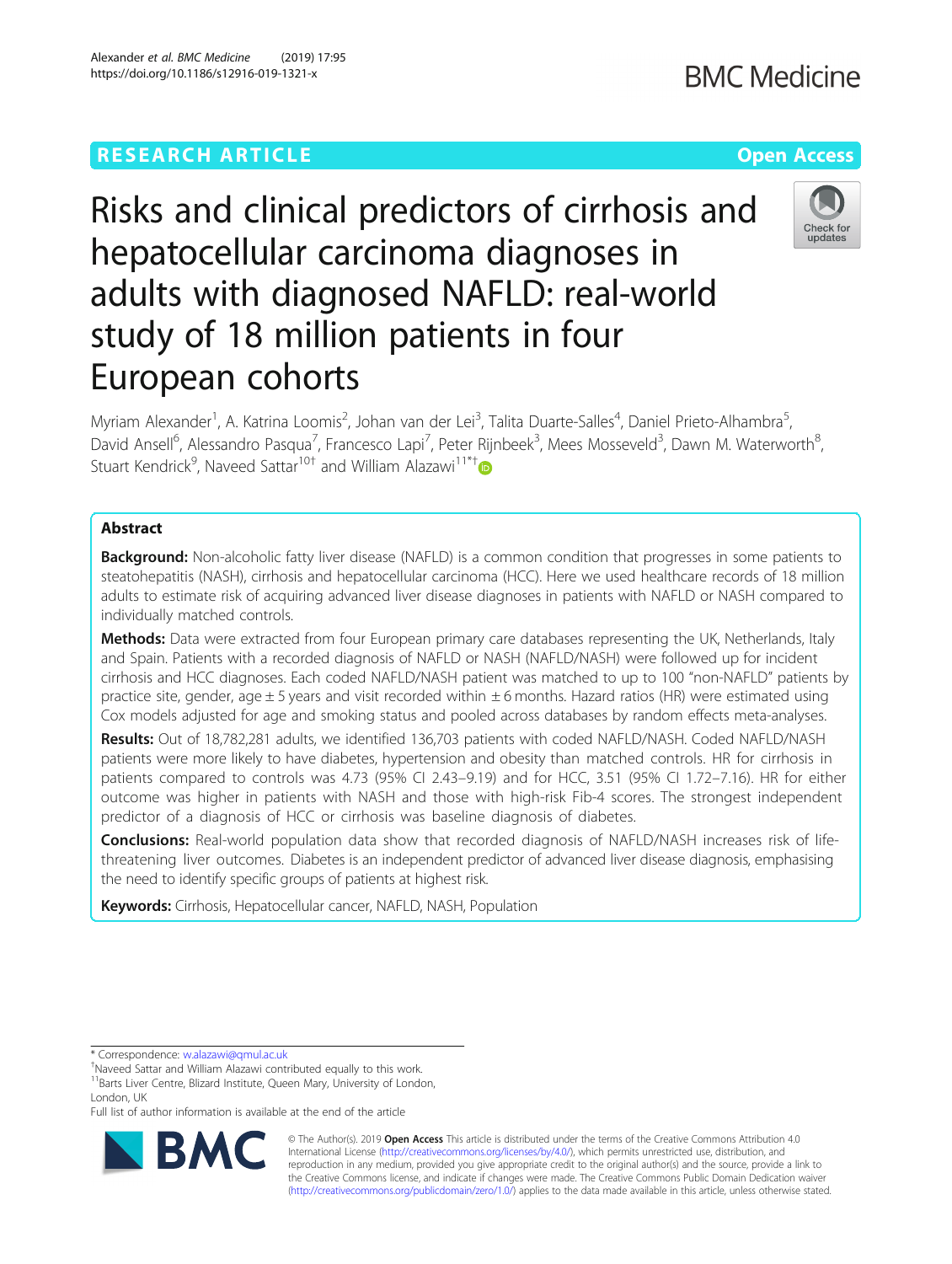# Background

Non-alcoholic fatty liver disease (NAFLD) is the most common cause of liver disease worldwide. NAFLD represents a spectrum of disease that includes simple steatosis, non-alcoholic steatohepatitis (NASH) and fibrosis [\[1](#page-7-0)]. The numbers of individuals presenting with end-stage complications of NASH, namely decompensated cirrhosis and hepatocellular carcinoma (HCC), are rising  $[2, 3]$  $[2, 3]$  $[2, 3]$  $[2, 3]$  $[2, 3]$ , and NASH is rapidly becoming the most common indication for liver transplantation [\[4](#page-7-0)]. Yet not all patients within the NAFLD spectrum progress, and for the majority, NAFLD is a benign condition [[1\]](#page-7-0). A key clinical challenge is to identify the proportion of patients who are at high risk of developing advanced liver disease, so that interventions, including the many novel therapies in development, can be targeted to those at greatest need.

Our current understanding of NAFLD epidemiology and progression largely derives from single-centre studies of small- or medium-sized cohorts and meta-analyses of these [\[5](#page-7-0)–[7\]](#page-7-0). These studies, together with emerging data from placebo arms of therapeutic trials  $[8]$  $[8]$ , have taught us that patients with existing evidence of progressive disease (e.g., fibrosis) are at risk of further progression to HCC and decompensated cirrhosis, albeit this may reflect a degree of lead-time bias. Such studies often involve formal assessment of well-phenotyped patients at inclusion but are, by design, selective and may not represent the 'real-world' situation for the majority of patients with NAFLD. Paired biopsy data have been reported, although the second biopsy is often performed because of clinical suspicion and not per study protocol, which may bias estimates of progression [[9\]](#page-7-0). Real-world patients are socially and ethnically diverse, have comorbidities and concomitant medications or simply cannot commit to long-term studies or trials and therefore may not be represented by any of these study designs.

Increasingly, real-world data derived from primary care electronic health records (EHR) of a sizeable proportion of the general population  $[10, 11]$  $[10, 11]$  $[10, 11]$  $[10, 11]$  are being used to address these issues. In many European countries, where healthcare is largely state-funded and there are low or absent primary care co-payments, the population has unrestricted access to healthcare via primary care physicians who act as gatekeepers for referral to secondary care [\[12](#page-8-0)]. People register with primary care centres at birth or when they move to an area in order to access healthcare; therefore, primary care EHR represent data that are as close to the 'general' population as possible. If a practice joins the database, all the patients at that practice are registered in the database and, although there is an option for individual patients to opt out, this is minimal  $\left( < 1\% \right)$ .

In order to gain insights into the NAFLD spectrum of diseases in real-world patients, we extracted data from four large European primary care databases and identified a cohort of patients with a diagnosis of NAFLD or of NASH. Our aim in this study was to estimate the risk for patients with diagnoses of NAFLD or NASH to acquire a new diagnosis of cirrhosis and HCC and to understand the main predictors for this.

# **Methods**

# Databases

Databases were accessed via the European Medical Information Framework (EMIF) network: The Health Search Database (HSD) in Italy [[13](#page-8-0)], The Integrated Primary Care Information (IPCI) in the Netherlands [\[14](#page-8-0)], the Information System for the Development of Research in Primary Care (SIDIAP) in Spain [[15\]](#page-8-0) and The Health Information Network (THIN) in the UK [[16\]](#page-8-0) (Additional file [1:](#page-6-0) Table S1). HSD collects electronic medical record data from a network of over 800 Italian GPs who are members of the Italian College of General Practitioners. IPCI is a longitudinal collection of electronic patient records from over 750 Dutch general practitioners, containing data from over 2 million patients. SIDIAP collects data from 274 primary care practices comprising 3414 basic care units [[17\]](#page-8-0), and THIN contains the electronic medical records of 11.1 million patients from 562 general practices in the UK, covering 6.2% of the UK population  $[18]$  $[18]$ . The data custodians for each database provided approval that the protocol of the study complied with local privacy laws. Anonymised data were extracted locally by each data custodian liaising with the EMIF Platform and using a data transformation tool called Jerboa Reloaded [\[10](#page-8-0)]. The data were then uploaded onto a secure remote server maintained by an independent academic centre (Erasmus Medical Centre Private Research Environment, Netherlands) and analysed centrally.

#### Study design

We conducted a matched cohort study. All patients with a diagnosis of NAFLD or NASH (termed NAFLD/ NASH) prior to 01/01/2016 were identified in the four databases using harmonisation methods previously described [\[10](#page-8-0)]. Patients were included in the analysis if they were aged  $\geq 18$  at diagnosis and had medical records available for  $\geq 12$  months from registration with the practice. Exclusion criteria were missing information on age and sex, a record of alcohol abuse at any time prior to diagnosis and a history of liver morbidity within the 12 months prior to diagnosis [\[10](#page-8-0)] (see Additional file [1](#page-6-0): Supplementary Methods for exclusion diagnoses).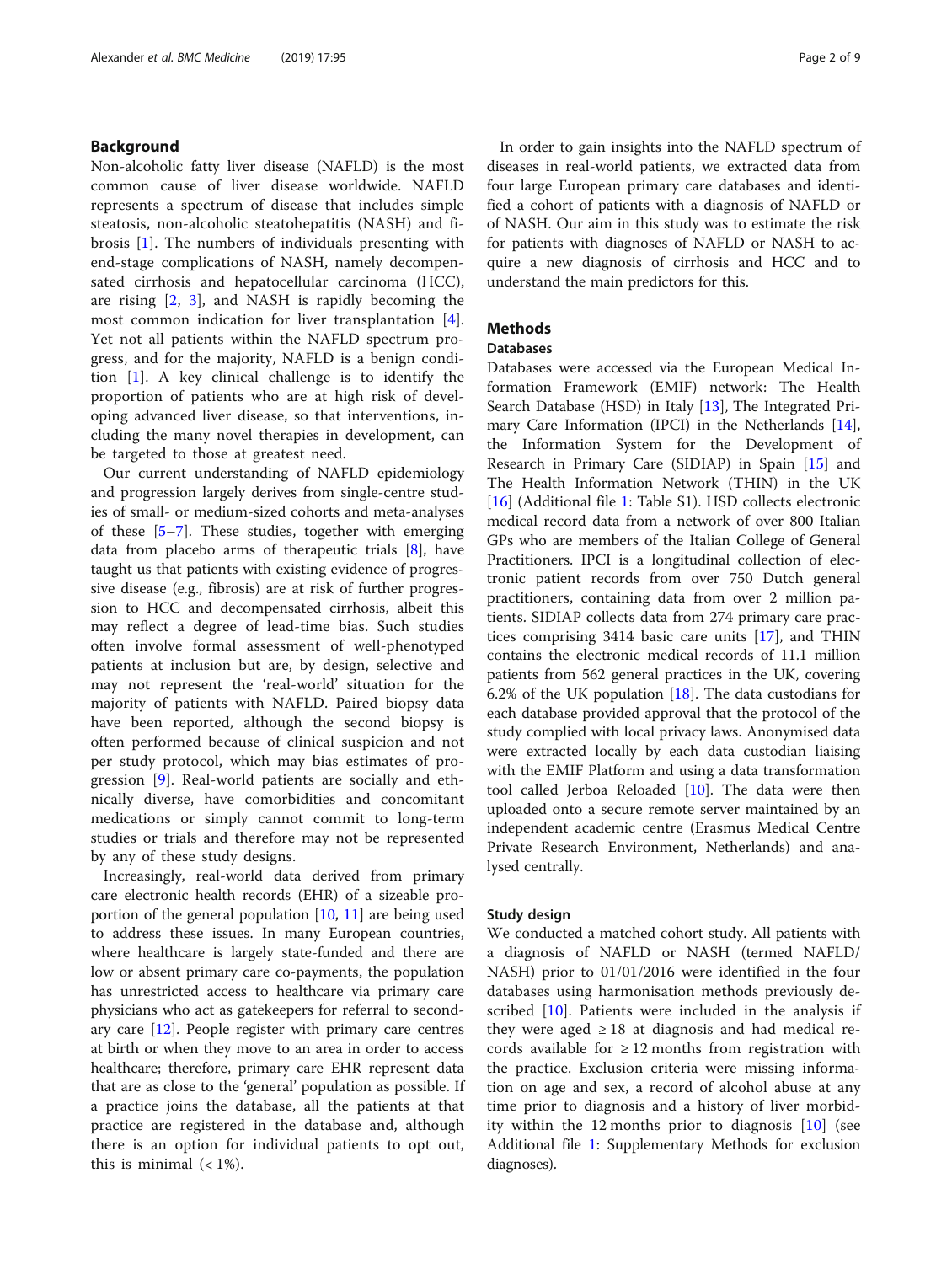Each NAFLD/NASH patient was matched with up to 100 'non-exposed' controls who did not have a NAFLD or NASH diagnosis at or prior to the index date (defined as the date of diagnosis of the matched NAFLD/NASH patient). Matching was done by practice site, age at index date  $\pm$  5 years, sex and a visit at the practice within ± 6 months of the index date.

In the THIN and SIDIAP databases, the terminology of the database (Read code and International Classification of Disease version 10, ICD10, respectively) allowed NAFLD and NASH diagnoses to be distinguished from each other. Therefore, in these databases, a matched control cohort was constructed for each of the diagnoses: NAFLD, NASH and, to enable comparison between all databases, NAFLD/NASH. If a patient had both NAFLD and NASH diagnoses recorded, the earliest event was used to define index date of NAFLD/NASH diagnosis, and the NASH diagnosis deemed an incident event. In HSD (ICD 9) and IPCI (IPCI Dutch), where NAFLD and NASH could not be distinguished, only one cohort (NAFLD/NASH) was defined and controls matched to this.

Patients were followed up from the index date until the earliest of occurrence of cirrhosis, hepatocellular carcinoma or NASH (where this could be identified), end of the study period (31/12/2015) and loss of follow-up due to exit out of the database or death. Events of interest were incident diagnosis of cirrhosis, hepatocellular carcinoma or NASH, where this could be identified. See Additional file [1](#page-6-0): Supplementary Methods for variable extraction and data analysis.

### Results

Out of 18,782,281 eligible individuals in the four databases, we identified 136,703 (0.7%) who had a recorded diagnosis of either NAFLD or NASH (coded NAFLD/NASH) and who met the inclusion criteria (Additional file [1](#page-6-0): Table S1). The Spanish (SIDIAP) and UK (THIN) databases contributed 71% of all cases; the remaining 29% of coded NAFLD/ NASH cases were from the Dutch (IPCI) and Italian (HSD) databases. In SIDIAP, 2.5% of all coded NAFLD/NASH patients ( $n = 1880$ ) had NASH, and in THIN, this was 4.7%  $(n = 1212)$ . Due to the coding, NAFLD and NASH could not be distinguished in IPCI and HSD. Therefore, in the initial phase of analysis, we combined all NAFLD and NASH codes from all four databases as coded NAFLD/ NASH.

Comparing coded NAFLD/NASH patients across the four databases, there were minor differences between databases in mean age, BMI and proportion with diabetes (Table [1](#page-3-0) and Additional file [1](#page-6-0): Table S2). BMI data were available in 64.6% of patients with coded NAFLD/NASH and in 45.9% of matched controls (Additional file [1](#page-6-0): Table S3). In the subset of patients for whom data were available, ALT and AST values were highest in THIN, and the proportion of obese patients highest in SIDIAP. Sufficient data were available to calculate the non-invasive fibrosis Fib-4 score (age, AST, ALT and platelets) in 46.7% of patients (range 12.6–62.6%, Table [2](#page-4-0)). THIN (UK) had the smallest proportion of patients with Fib-4 data (12.6%), in whom the proportion of patients with high-risk scores was 10.5%, highest among the four databases.

Patients with a coded diagnosis of NAFLD/NASH had comparable age and sex distribution, smoking rates and duration of follow-up as matched controls (Table [1\)](#page-3-0). As expected, however, controls had lower BMI; lower rates of obesity, hypertension or diabetes; and lower serum levels of ALT and AST.

# Risk of incident cirrhosis and HCC is higher in NAFLD/ NASH patients compared to controls

Combining all four databases, the median duration of follow-up was 3.3 years (IQR 1.8–5.3) totalling 531,452 person-years for patients with coded NAFLD/NASH and 43,385,495 person-years for controls. Among all coded NAFLD/NASH patients, the incidence of cirrhosis diagnosis was 0.76 per 1000 person-years, (95% confidence interval (CI) 0.46 to 2.32), and the incidence of hepatocellular carcinoma diagnosis was 0.3 per 1000 person-years, (0.26 to 0.60; Additional file [1:](#page-6-0) Table S4). Patients with coded NAFLD/NASH were at significantly higher risk of acquiring a new diagnosis of cirrhosis compared to controls with a pooled HR of 4.73 (95%CI 2.43–9.19) after adjustment for age, smoking status and BMI (Fig. [1](#page-4-0)).

Similarly, the risk of incident HCC diagnosis was significantly higher in coded NAFLD/NASH patients compared to controls. The pooled HR across the four databases for an incident diagnosis of HCC was 3.51 (95%CI 1.72–7.16 Fig. [2\)](#page-5-0). There were no significant differences in the HRs when categorising patients into those with and without obesity, smoking, diabetes or hypertension; male sex and older age (Additional file [1](#page-6-0): Figure S1). There were no significant differences in the HRs for cirrhosis and HCC diagnoses following adjustment for age and smoking alone in all coded NAFLD/ NASH patients compared to patients with available BMI data (Additional file [1](#page-6-0): Figures S2 and S3). This is despite the fact that patients with BMI data were more likely to be smokers (19.5% vs 11.2%), diabetic (26.9% vs 7.0%) and hypertensive (50.1% vs 27.9%, Additional file [1](#page-6-0): Table S5).

# Fib-4 predicts disease progression in patients with NAFLD/NASH

In the subset of coded NAFLD/NASH patients in whom we could calculate Fib-4 ( $n = 63,971$ , Additional file [1:](#page-6-0) Table S3),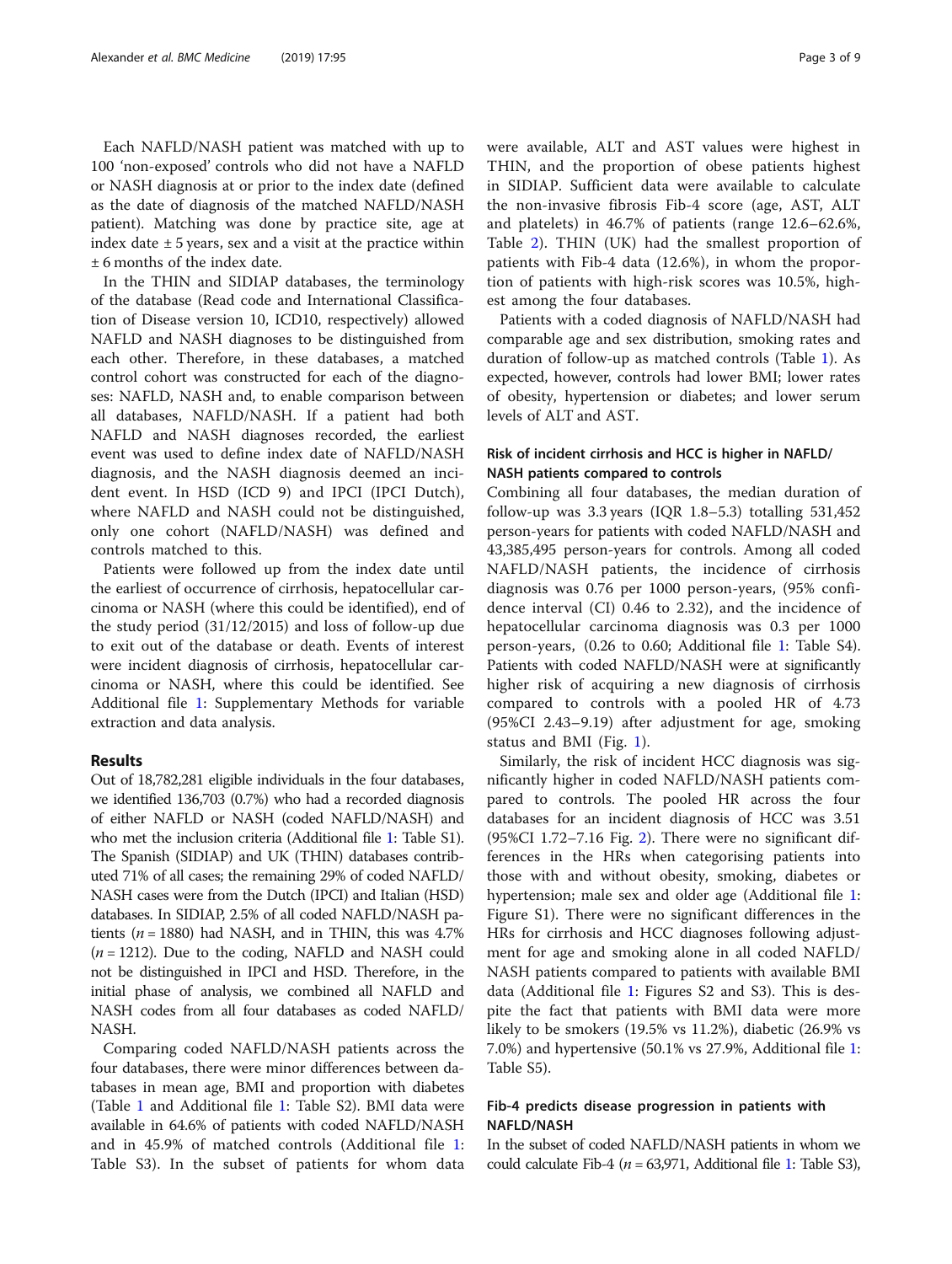<span id="page-3-0"></span>

| Table 1 Descriptive characteristics of coded NAFLD/NA                |                  |                            |                  | SH patients and matched unexposed cohorts |                  |                            |                                                                                                                                                 |                                   |                  |                            |
|----------------------------------------------------------------------|------------------|----------------------------|------------------|-------------------------------------------|------------------|----------------------------|-------------------------------------------------------------------------------------------------------------------------------------------------|-----------------------------------|------------------|----------------------------|
| Baseline characteristics                                             | HSD - Italy      |                            | IPCI - UK        |                                           | SIDIAP - Spain   |                            | THIN - UK                                                                                                                                       |                                   | Total population |                            |
|                                                                      | NAFLD/NASH       | Matched non-<br>NAFLD/NASH | NAFLD/NASH       | Matched non-<br>NAFLD/NASH                | NAFLD/NASH       | Matched non-<br>NAFLD/NASH | NAFLD/NASH                                                                                                                                      | Matched non-<br><b>NAFLD/NASH</b> | NAFLD/NASH       | Matched non-<br>NAFLD/NASH |
| to index date: median (IQR)<br>Follow-up years prior                 | 7.5 (4.66-10.5)  | $7.7(4.8 - 10.6)$          | $2.2(0.9 - 3.8)$ | $2.2(1-3.8)$                              | $5.2(3.1 - 7.1)$ | $5.2(3.1 - 7.1)$           | $13.4 (5.5 - 23.4)$                                                                                                                             | $13.9(5.8-23.4)$                  | $5.4(2.8 - 8.0)$ | 5.5 (2.9-8.3)              |
| Follow-up years post index<br>date: median (IQR)                     | $5.3(2.7 - 8.1)$ | $5.2(2.7 - 7.9)$           | $1.8(0.8-3.2)$   | $1.8(0.8-3.3)$                            | $3.5(1.7 - 5.6)$ | $3.5(1.7 - 5.7)$           | $3.1(1.3 - 5.9)$                                                                                                                                | $3.0(1.3 - 5.7)$                  | $3.3(1.5 - 5.8)$ | $3.2(1.5 - 5.7)$           |
| Age in years, mean (SD)                                              | 56.1 (14.4)      | 55.0 (13.7)                | 56.8 (13.9)      | 56.1 (13.5)                               | 55.9 (13.4)      | 54.5 (13.1)                | 54.4 (13.4)                                                                                                                                     | 53.5 (13.5)                       | 55.8 (13.6)      | 54.6 (13.3)                |
| Gender, % of Males                                                   | 57.3             | 54.7                       | 49.2             | 48.5                                      | 52.6             | 48.8                       | 51.5                                                                                                                                            | 51.0                              | 52.7             | 50.1                       |
| Current smokers*, %                                                  | 11.3             | 9.0                        | 172              | 11.5                                      | 17.6             | 15.4                       | 17.8                                                                                                                                            | 19.0                              | 16.5             | 14.4                       |
| Body mass index in<br>kg/m <sup>2</sup> , mean (SD)                  | 29.8 (5.0)       | 27.5(5.0)                  | 30.8 (5.3)       | 28.3 (5.2)                                | 31.4(5.1)        | 28.7 (5.1)                 | 32.5 (6.0)                                                                                                                                      | 28.5 (5.9)                        | 31.3(5.3)        | 28.5 (5.3)                 |
| Obesity (%)                                                          | 21.5             | 9.0                        | 23.6             | 9.0                                       | 39.5             | 18.1                       | 49.6                                                                                                                                            | 182                               | 36.0             | 15.4                       |
| History of type 2<br>diabetes (%)                                    | 17.6             | 11.0                       | 20.4             | 9.2                                       | 199              | $\supseteq$                | 21.5                                                                                                                                            | $\overline{71}$                   | 19.8             | 9.6                        |
| History of hypertension (%)                                          | 47.2             | 36.6                       | 36.0             | 26.2                                      | 42.6             | 29.3                       | 41.2                                                                                                                                            | 25.9                              | 42.2             | 29.6                       |
| Statin use (%)                                                       | 22.0             | 15.8                       | 33.2             | 22.0                                      | 6.9              | 6.8                        | 32.6                                                                                                                                            | 185                               | 16.9             | 12.1                       |
| Aspartate transaminase<br>(IU/L), median (IQR)                       | 24 (19-32)       | 20 (17-25)                 | 29 (22-40)       | 23 (20-28)                                | 29 (22-40)       | 22 (18-27)                 | $31(23-45)$                                                                                                                                     | 22 (19-27)                        | 28 (21-39)       | 21 (18-26)                 |
| Alanine transaminase<br>(IU/L), median (IQR)                         | $30(20-48)$      | 21 (16-29)                 | $37(25 - 55)$    | 25 (18-33)                                | $34(22 - 53)$    | 20 (15-28)                 | 42 (26-65)                                                                                                                                      | $22(17-31)$                       | 35 (23-54)       | 21 (16-29)                 |
| *After imputation of missing as non-smokers. N number of individuals |                  |                            |                  |                                           |                  |                            | For laboratory values, we exclude outlier values greater than mean + 3 x SD (mean and SD computed separately in NAFLD and non-NAFLD separately) |                                   |                  |                            |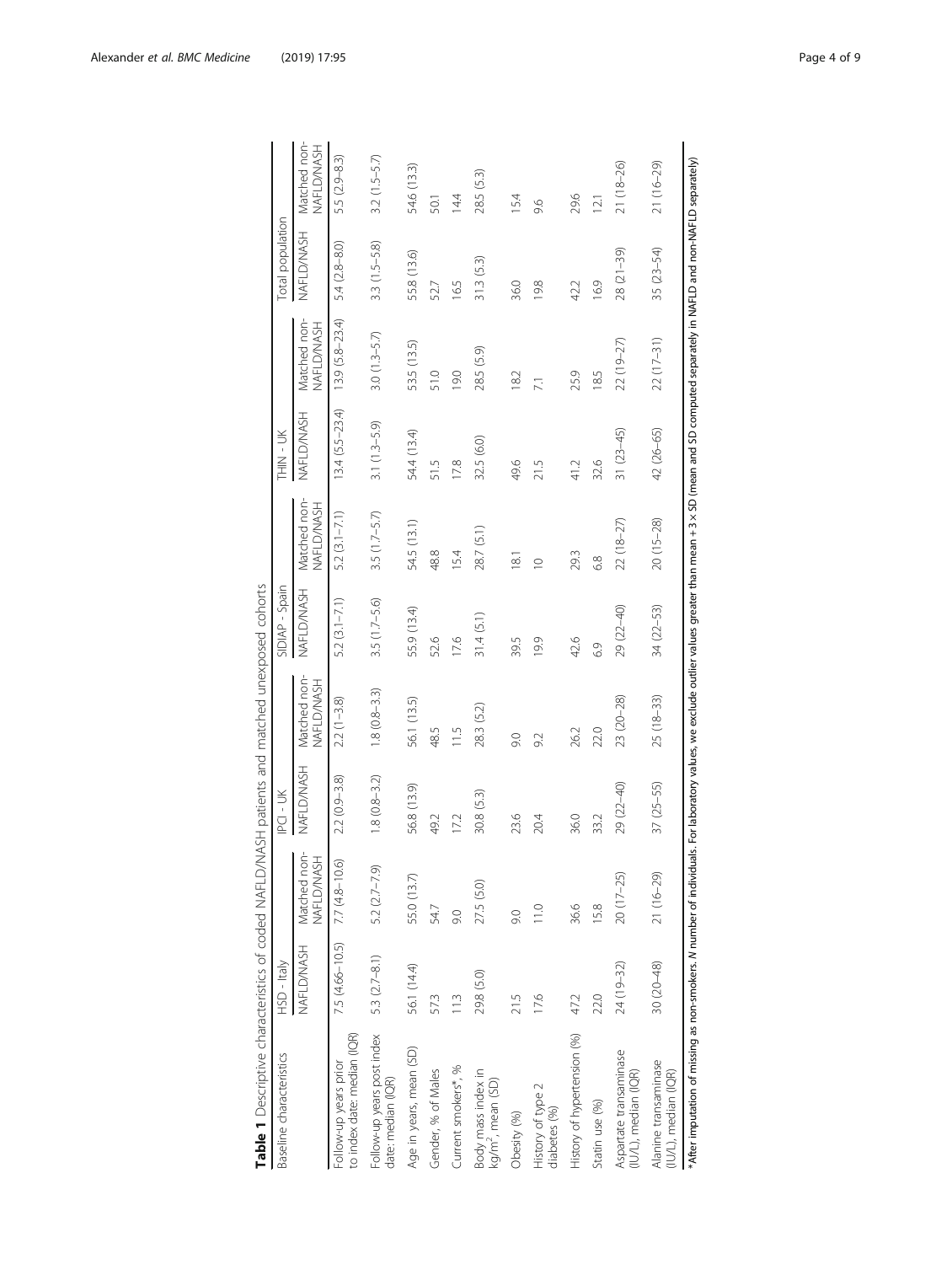<span id="page-4-0"></span>

| <b>Table 2</b> Distribution of Fib-4 scores in coded NAFLD/NASH patients shown for each country database |  |
|----------------------------------------------------------------------------------------------------------|--|
|----------------------------------------------------------------------------------------------------------|--|

| Risk category             | HSD Italy (%) | IPCI Netherlands (%) | SIDIAP Spain (%) | <b>THIN UK (%)</b> | Total population (%) |
|---------------------------|---------------|----------------------|------------------|--------------------|----------------------|
| Low $(< 1.30)$            | 64.7          | 69.7                 | 65.3             | 63.4               | 65.4                 |
| Indeterminate (1.30-2.67) | 31.0          | 26.6                 | 30.1             | 26.2               | 29.8                 |
| High $(>2.67)$            |               |                      | 4.6              | 10.5               |                      |

the incidence of a new diagnosis of cirrhosis was significantly higher for the high-risk compared to low-risk category (HR 33.24, 95%CI 8.82–125.34), adjusting for age and smoking status and more modest, albeit still significant, for the intermediate compared to low-risk group (HR 5.04, 95%CI 2.30–11.04 Additional file [1](#page-6-0): Figure S4A). Similarly, compared to patients with low-risk scores, the incidence of an HCC diagnosis was higher in patients with indeterminate (HR 3.74, 95%CI 1.76–7.96) or high-risk scores (HR 25.2, 95%CI 7.83–80.66, Additional file [1:](#page-6-0) Figure S4B).

# Distinguishing NAFLD from NASH diagnoses when estimating risk of cirrhosis and HCC

The pooled HR for incident NASH diagnosis in patients with a coded diagnosis of NAFLD compared to controls was 7.75 (95%CI 2.56–23.51,  $p = 0.008$ ) although this estimate is based on a very small number of individuals  $(n = 130)$  of whom only seven were in SIDIAP, Additional file [1:](#page-6-0) Figure S5). In the subset of patients with a coded diagnosis of NASH, the incidence of diagnoses of liver outcomes was higher than in those with NAFLD albeit confidence intervals overlapped: 3.25 per 1000 person-years (95%CI 2.41–4.10) for cirrhosis and 1.16 per 1000 person-years (95%CI 0.67– 1.65) for HCC (Figs. 1 and [2](#page-5-0)).

# Short time interval to cirrhosis diagnosis in patients with NAFLD and NASH

In SIDIAP, 174 out of 75,415 patients with coded NAFLD were coded as having cirrhosis (incidence rate 0.66 per 1000 person-years (95%CI 0.56–0.76) with a median time to the new diagnosis of 2.9 years whereas 38 out of 1880 patients with NASH acquired a diagnosis of cirrhosis (incidence rate 2.83 per 1000 person-years (95%CI 2.0–3.88, Additional file [1:](#page-6-0) Table S4) with a similar median time to diagnosis of 3.0 years (Additional file [1](#page-6-0): Table S6). In THIN, the incidence of cirrhosis was higher and the interval between diagnoses was shorter

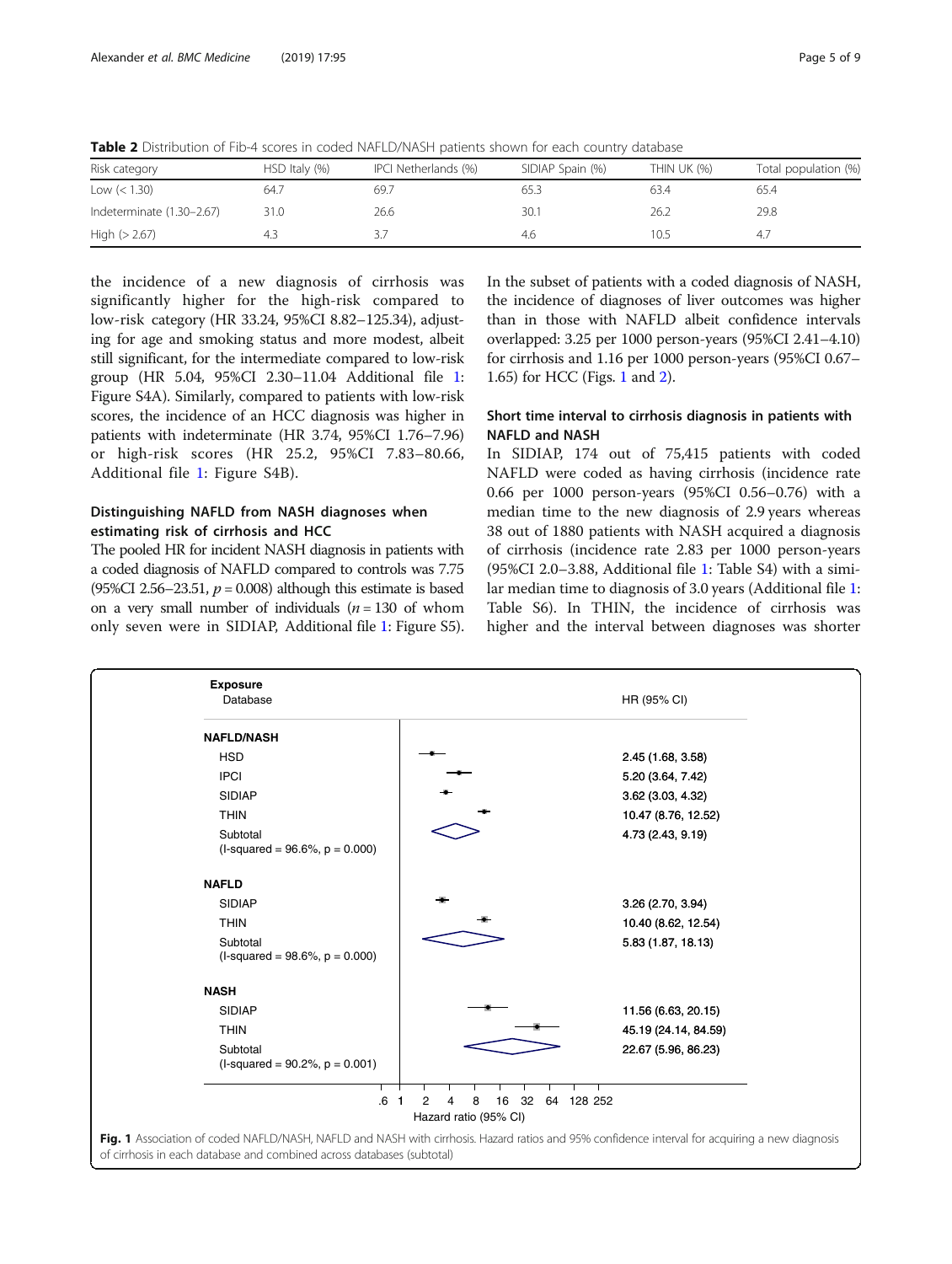<span id="page-5-0"></span>

for both stages of disease. One hundred three out of 24,743 patients with coded NAFLD acquired a cirrhosis diagnostic code (incidence rate 2.17 per 1000 personyears (95%CI 1.86–2.51) with median time to diagnosis of 2.0 years, compared to 26 out of 1212 patients with coded NASH (incidence rate 5.81 per 1000 person-years (95% CI 3.8–8.52) with median time to diagnosis of 0.5 years.

#### Diabetes predicts disease progression

In coded NAFLD/NASH patients, the strongest association with incident liver outcomes was observed in patients who also had a past diagnosis of diabetes at baseline (HR 2.3, 95% CI 1.9–2.78). In matched controls without coded NAFLD/NASH, smoking was also associated with liver outcome (HR 1.5, 95% CI 1.41–1.6) in addition to the independent risk attributed to diabetes, which was higher than in patients with coded NAFLD/ NASH (HR 2.92, 95% CI 2.76–3.08, Table 3).

#### **Discussion**

To our knowledge, this is the largest study to date that has used EHR data to investigate rates of new diagnoses of advanced liver disease in patients with NAFLD. Our

Table 3 Association between covariates and risk of liver outcomes: cirrhosis or hepatocellular carcinoma. Using a 1-step Cox model stratified by database

|                                      | NAFLD/NASH<br>HR (95% CI) | Matched control<br>HR (95% CI) |
|--------------------------------------|---------------------------|--------------------------------|
| Smoking status (current/not current) | 1.19(0.94; 1.51)          | 1.50 (1.41; 1.60)              |
| Age (years)                          | 1.04 (1.03; 1.05)         | 1.04 (1.03; 1.04)              |
| History of diabetes (yes/no)         | 2.30 (1.90; 2.78)         | 2.92 (2.76; 3.08)              |
| History of hypertension (yes/no)     | $0.92$ $(0.76; 1.12)$     | 1.07(1.01; 1.13)               |
| BMI ( $kg/m2$ )                      | 1.01 (1.00; 1.03)         | 1.04 (1.03; 1.04)              |

patients were well-matched to a very large number of controls according to sex, age, GP practice and most recent visit, thus limiting bias due to geographical and socioeconomic diversity and behaviours relating to health service utilisation. Patients with coded NAFLD/NASH are at significantly increased risk of acquiring a diagnosis of cirrhosis or HCC, compared to matched controls. The risk is greater in patients with a coded diagnosis of NASH compared to NAFLD and in those with high-risk Fib-4 fibrosis scores compared to indeterminate or lowrisk scores. Diabetes is an independent risk factor for progression to either HCC or cirrhosis diagnoses in both coded NAFLD/NASH patients and matched controls.

We applied minimal selection criteria and therefore were able to include over 78% of all adults registered in the databases, hence the 'real-world' nature of the study. The overall proportion of people with coded NAFLD/ NASH diagnoses is lower than expected as reported previously [[10\]](#page-8-0), is in keeping with other primary care work [[19\]](#page-8-0) and may reflect levels of awareness of NAFLD/ NASH in primary care [[20,](#page-8-0) [21\]](#page-8-0). Hence, our data, by definition, can only represent the visible part of the clinical iceberg. Despite this, we find that patients with coded NAFLD/NASH acquire diagnoses of life-threatening liver disease within a relatively short follow-up period (median 3.3 years).

It is not feasible that the short time intervals between coded diagnosis of NAFLD/NASH and advanced liver disease reflect true rates of disease progression, estimated to be one fibrosis stage per 7 years [\[22\]](#page-8-0). The acquisition of a new code in the healthcare record does not necessarily mean that pathological progression has occurred at that time, nor that the stage did not exist at baseline. Our interpretation of these data is that patients in Europe are being diagnosed at the later stages of disease, which are associated with greater risk of liver-related mortality [[23](#page-8-0)–[25](#page-8-0)].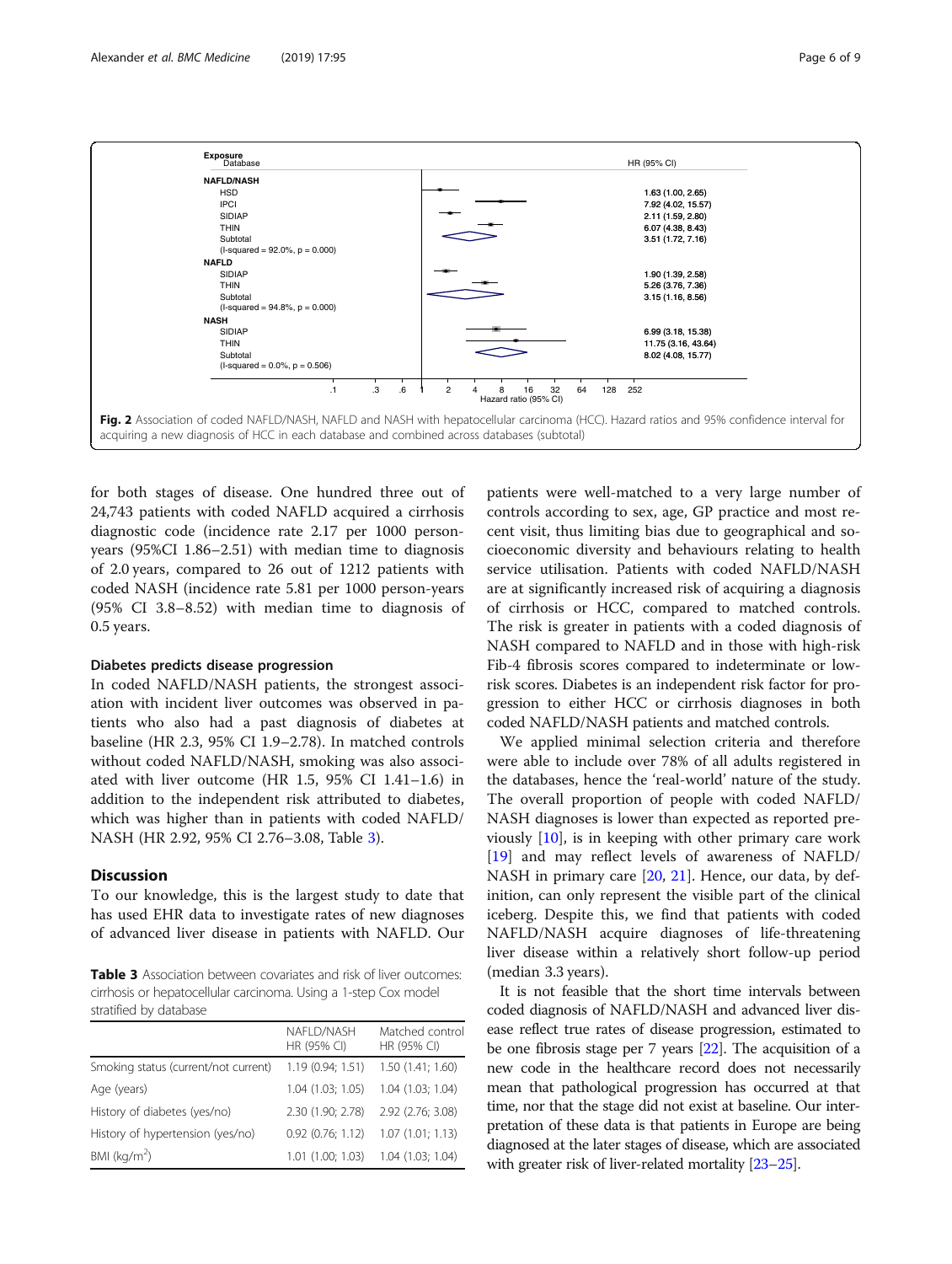<span id="page-6-0"></span>Less than 50% of patients had sufficient data to calculate Fib-4, the components of which are also needed to calculate many other non-invasive fibrosis scores [\[26](#page-8-0)]. There was marked national variation in fibrosis assessment; 73.1% of patients in whom we could calculate Fib-4 were from the Spanish database. We have no way of determining whether these scores were actually calculated by clinicians and whether they influenced decisionmaking. This is despite the fact that such risk stratification is central to most guidelines [\[27](#page-8-0)–[29](#page-8-0)], used to determine clinical management, select patients for clinical trials and probably triage patients for future therapy.

In the databases where NAFLD/NASH codes could not be distinguished (HSD and IPCI), even those with low-risk Fib-4 scores were at increased risk of cirrhosis and HCC compared to controls. This further suggests that primary care records under-estimate disease severity and that some patients with NAFLD/NASH diagnoses actually have advanced fibrosis or cirrhosis already. Apart from a diagnosis of NAFLD/NASH, diabetes was the strongest independent risk factor for acquiring a diagnosis of cirrhosis or HCC. In the matched control population, the HR for diabetes was even higher than the coded NAFLD/NASH cohort, which may reflect a significant number of individuals with undiagnosed NAFLD/NASH among the controls. The importance of diabetes is consistent with a review of patients who had undergone more than one biopsy in the course of their routine clinical care in the UK, which showed that diabetes was a risk factor for progression of fibrosis [\[9](#page-7-0)]. Obesity is an important risk factor for many cancers including HCC [\[30](#page-8-0)], but we did not find that in our study. If patients are diagnosed late in the disease spectrum, it is unlikely that patients will have undergone surveillance and HCC may be diagnosed at late stages when symptoms including weight loss are manifest. Taken together, these findings emphasise the need to recognise risk factors for progressive disease and to detect disease at early stages when interventions can be more effective.

This study is subject to limitations. The nature of real-world data is such that we cannot ascertain the origin of codes nor the motivation for adding diagnoses to the patient record. Although the study is based in primary care, it is likely that a large proportion of diagnoses will have been made with some involvement of secondary care. It would be inaccurate to assume that all patients who carry the code 'NASH' have had a liver biopsy and histological assessment and it might be that the diagnosis was assumed and recorded based on, for example, ultrasound evidence of fatty liver and elevated serum transaminases or increased stiffness on transient elastography. Similarly, it was not possible to confirm that the matched controls did not have NAFLD/NASH. However, the clinical features of patients with coded

NAFLD/NASH are consistent with the diagnostic codes, although if patients with NAFLD/NASH do exist in the control group then the effect sizes reported here are underestimates of the real risk. This means that there are individuals living with diabetes in primary care who have not been diagnosed with NAFLD/NASH but are at significantly increased risk of developing liver cirrhosis and cancer.

The estimated size of the NAFLD problem has raised fears of large unmanageable patient numbers who are not at immediate threat of disease. Notwithstanding our expectation that many cases have not been identified in this study, we have shown that 0.6% of patients with an existing coded diagnosis of NAFLD/NASH acquire a diagnosis of cirrhosis and/or HCC within a 3-year follow-up period. This gives us insight into the rate at which advanced disease is discovered, even if this is not the natural history in the general population. The clinical impact of our data is that they highlight the large gaps in diagnosis and risk assessment of NAFLD and NASH with variable rates of risk stratification, staging of disease and seemingly late diagnosis.

### Conclusions

Our knowledge of NAFLD/NASH is being based on small, highly selected cohort studies. These have been accurate in telling us the potential scale of the prevalence and progression of disease, but the reality for many in the general population is some way from that. In order to affect population health and make an impact on the overall health burden of advanced liver disease, we cannot simply rely on introducing effective therapies to the small number of people with established diagnoses. The current approach to opportunistically investigate those in whom abnormalities in liver tests arise is clearly not working. While better biomarkers are needed that identify those at risk more precisely, the current tools are not being used, leaving many patients unclear as to the stage of their disease and its significance to their health. Therefore, making an impact on advanced liver disease will need co-ordinated efforts to identify those with NAFLD, to stage their disease and target those at risk of progression.

# Additional file

[Additional file 1:](https://doi.org/10.1186/s12916-019-1321-x) Supplementary Methods. Table S1. Attrition table showing patients with recorded diagnoses of NAFLD or NASH and matched unexposed controls. Table S2. Descriptive characteristics of coded NAFLD or NASH patients and matched unexposed cohorts in SIDIAP and THIN. Table S3. Number of patients with data available in coded NAFLD/NASH and matched unexposed cohorts. Table S4. Incidence rate of liver outcomes in four primary care databases. **Table S5.** Descriptive characteristics of coded NAFLD/NASH patients and matched non-NAFLD/NASH in a sample of patients with and without BMI data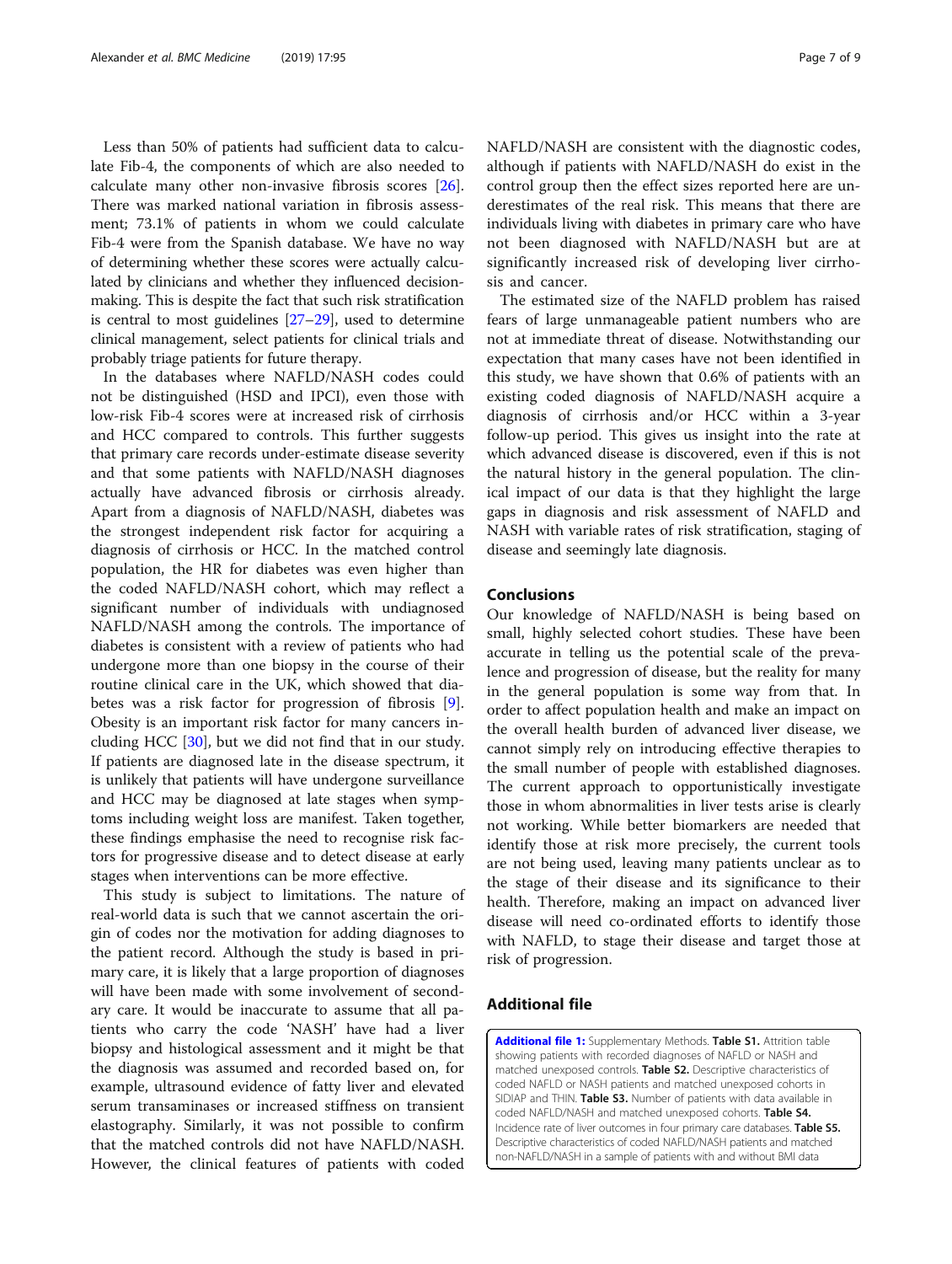<span id="page-7-0"></span>available, all datasets combined. Table S6. Median and interquartile range (in years) for time to event in coded NAFLD and matched non-NAFLD who experience a cirrhosis or hepatocellular carcinoma event during follow-up. Figure S1. Subgroup analysis of the association between coded NAFLD/ NASH and incident (A) cirrhosis and (B) hepatocellular carcinoma events by medical history and demographics. Figure S2. Hazard ratio (HR) for cirrhosis (A) adjusted for age and smoking in all patients and (B) adjusted for age and smoking in patients with BMI. Figure S3. Hazard ratio (HR) for HCC (A) adjusted for age and smoking in all patients and (B) adjusted for age and smoking in patients with BMI. Figure S4. Fib-4 Association with (A) cirrhosis or (B) HCC. Figure S5. Risk of coded NASH in patients with coded NAFLD. (DOCX 540 kb)

#### **Abbreviations**

ALT: Alanine transaminase; AST: Aspartate transaminase; BMI: Body mass index; CI: Confidence interval; EHR: Electronic Health Record; EMIF: European Medical Information Framework; GP: General Practitioner; HCC: Hepatocellular carcinoma; HSD: Health Search Database; IPCI: Information System for Research in Primary Care; LFT: Liver function tests; NAFLD: Non-alcoholic fatty liver disease; NASH: Non-alcoholic steatohepatitis; SIDIAP: Information System for Research in Primary Care; THIN: The Health Improvement Network; UK: United Kingdom; US: United States

#### Acknowledgements

The European Medical Information Framework (EMIF) is a collaboration between industry and academic partners that aims to develop common technical and governance solutions to facilitate access to diverse electronic medical and research data sources. These analyses were supported by the Innovative Medicines Initiative Joint Undertaking under EMIF grant agreement n° 115372, resources of which are composed of financial contributions from the European Union's Seventh Framework Programme (FP7/2007-2013) and EFPIA companies' in kind contribution. The authors would like to acknowledge Nicholas Galwey for his advice on the statistical methods, Alba Jene for her administrative support and support during submission to ethical review boards and Derek Nunez for support early on a protocol design stage.

#### Funding

FP7 Ideas: European Research Council Award Number 115372. ERC had no role in the design of the study and collection, analysis, and interpretation of data and in writing the manuscript. DPA is funded by a National Institute for Health Research Clinician Scientist award (CS-2013-13-012). This article presents independent research funded by the National Institute for Health Research (NIHR). The views expressed are those of the authors and not necessarily those of the NHS, the NIHR or the Department of Health. This work was partially supported by the NIHR Biomedical Research Centre, Oxford. WA is in receipt of a Medical Research Council New Investigator Award.

#### Availability of data and materials

This work uses data provided by patients and collected by the different healthcare systems involved as port of their care and support. All data relevant to the study purpose are within the paper and its Supporting Information files. Original, individual-level data are in custody to local partners, and the possibility to access them may vary depending on local governance rules. Local restrictions on publicly sharing original study data may vary on a case-by-case basis and depend on institutional review board, ethics committee or law. Further information on data request and access should be sent individually to the authors of this paper responsible for the data provided by the relevant organisations: SIDIAP ([tduarte@idiapjgol.](mailto:tduarte@idiapjgol.org) [org\)](mailto:tduarte@idiapjgol.org), HSD ([lapi.francesco@simg.it](mailto:lapi.francesco@simg.it)), THIN [\(d.ansell@bham.ac.uk](mailto:d.ansell@bham.ac.uk)), IPCI ([j.van](mailto:j.vanderlei@erasmusmc.nl) [derlei@erasmusmc.nl](mailto:j.vanderlei@erasmusmc.nl)).

#### Authors' contributions

MA, AKL, JvdL, PR, DW, SK, NS and WA contributed to the study design. TDS, DP-A, DA, AP, FL, PR (data transformation and federated data analysis) and MM extracted the data. MA analysed the data. All authors interpreted the results. MA, NS and WA wrote the manuscript. All authors edited the manuscript. All authors read and approved the final manuscript for submission.

#### Ethics approval and consent to participate

We followed local data laws in all four territories from which data were obtained, and in all countries, specific ethical approval was not required for this study that used anonymised data. However, approval was sought and obtained from the scientific research committee for THIN, the IPCI Governing Board (ref 2015/18) and the IDIAP Ethics Committee (Reference P15/167) and the scientific committee of the Italian College of General Practitioners and Primary Care.

#### Consent for publication

Not applicable.

#### Competing interests

MA was contracted to work at and SK and DMW are employees of GlaxoSmithKline which has conducted clinical research including trials of therapeutic agents in NAFLD. AKL is an employee of Pfizer which is conducting clinical research including trials of therapeutic agents in NAFLD. TDS: none to declare. DP-A: unrestricted research grants from UCB, Amgen, Servier, and consultancy fees (paid to his department/ research group) from UCB Pharma. DA: consultancy and advice to many pharmaceutical companies on undertaking outcomes studies using real-world evidence. FL: consultancy for AlfaSigma, Bayer and Abbvie. SK: Employee and stock holder, GlaxoSmithKline. NS: consulted for Boehringer Ingelheim, Eli Lilly, Novo Nordisk, Janssen, and grants from Astrazeneca and BI. WA: Consultant and sponsored lectures: UCB Pharma, Gilead, Intercept and Medimmune.

#### Publisher's Note

Springer Nature remains neutral with regard to jurisdictional claims in published maps and institutional affiliations.

#### Author details

<sup>1</sup> Real World Data, GlaxoSmithKline, Uxbridge, UK. <sup>2</sup>Worldwide Research and Development, Pfizer, Genome Sciences and Technologies, New York, USA. <sup>3</sup> Erasmus Universitair Medisch Centrum, Rotterdam, Netherlands. <sup>4</sup> Fundació Institut Universitari per a la Recerca a l'Atenció Primària de Salut Jordi Gol i Gurina, Barcelona, Spain. <sup>5</sup>Centre for Statistics in Medicine, NDORMS, University of Oxford, Oxford, UK. <sup>6</sup>Quintile IMS, London, UK. <sup>7</sup> Health Search Italian College of General Practitioners and Primary Care, Firenze, Italy. <sup>8</sup>Genetics, GlaxoSmithKline, Collegeville, PA, USA. <sup>9</sup>GlaxoSmithKline, Medicines Research Centre, Cambridge, UK.<sup>10</sup>University of Glasgow, Glasgow, UK.<sup>11</sup>Barts Liver Centre, Blizard Institute, Queen Mary, University of London, London, UK.

#### Received: 17 January 2019 Accepted: 10 April 2019 Published online: 20 May 2019

#### References

- 1. Friedman SL, et al. Mechanisms of NAFLD development and therapeutic strategies. Nat Med. 2018;24(7):908–22.
- 2. Dyson J, et al. Hepatocellular cancer: the impact of obesity, type 2 diabetes and a multidisciplinary team. J Hepatol. 2014;60(1):110–7.
- 3. Mittal S, et al. Hepatocellular carcinoma in the absence of cirrhosis in United States veterans is associated with nonalcoholic fatty liver disease. Clin Gastroenterol Hepatol. 2016;14(1):124–31 e1.
- 4. Wong RJ, et al. Nonalcoholic steatohepatitis is the second leading etiology of liver disease among adults awaiting liver transplantation in the United States. Gastroenterology. 2015;148(3):547–55.
- 5. Koehler EM, et al. Prevalence and risk factors of non-alcoholic fatty liver disease in the elderly: results from the Rotterdam study. J Hepatol. 2012; 57(6):1305–11.
- 6. Söderberg C, et al. Decreased survival of subjects with elevated liver function tests during a 28-year follow-up. Hepatology. 2010;51(2):595–602.
- 7. Younossi ZM, et al. Global epidemiology of nonalcoholic fatty liver diseasemeta-analytic assessment of prevalence, incidence, and outcomes. Hepatology. 2016;64(1):73–84.
- 8. Nunez, D.J., et al., Factors influencing longitudinal changes of circulating liver enzyme concentrations in subjects randomized to placebo in four clinical trials. Am J Physiol Gastrointest Liver Physiol. 2019;316(3):G372–86.
- 9. McPherson S, et al. Evidence of NAFLD progression from steatosis to fibrosing-steatohepatitis using paired biopsies: implications for prognosis and clinical management. J Hepatol. 2015;62(5):1148–55.